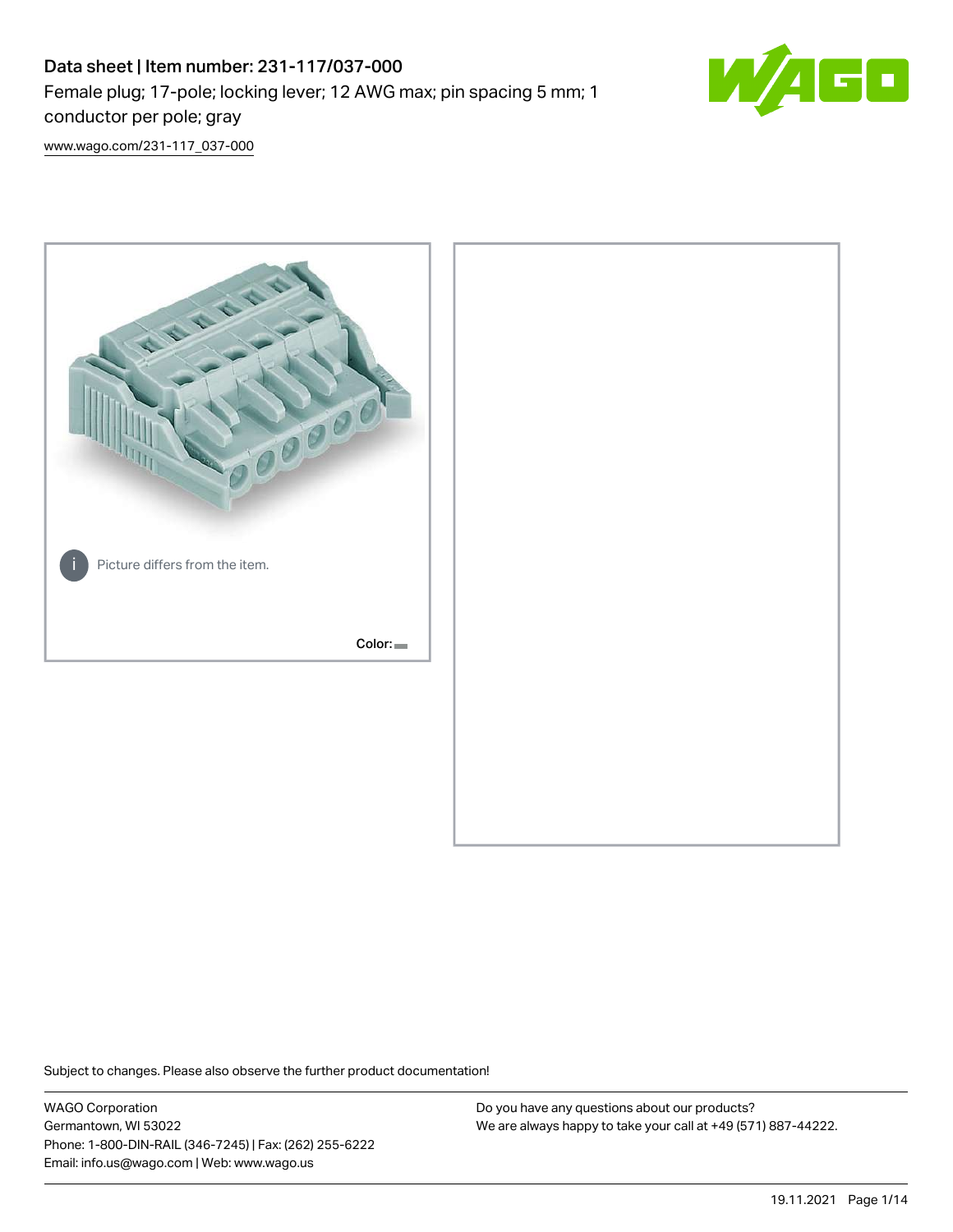

Dimensions in mm

L = pole no. x pin spacing

2- to 3-pole female connectors – one latch only

#### Item description

- **Universal connection for all conductor types**
- Easy cable pre-assembly and on-unit wiring via vertical and horizontal CAGE CLAMP<sup>®</sup> actuation  $\blacksquare$
- $\blacksquare$ Integrated test ports
- $\blacksquare$ With coding fingers

Subject to changes. Please also observe the further product documentation! Data

WAGO Corporation Germantown, WI 53022 Phone: 1-800-DIN-RAIL (346-7245) | Fax: (262) 255-6222 Email: info.us@wago.com | Web: www.wago.us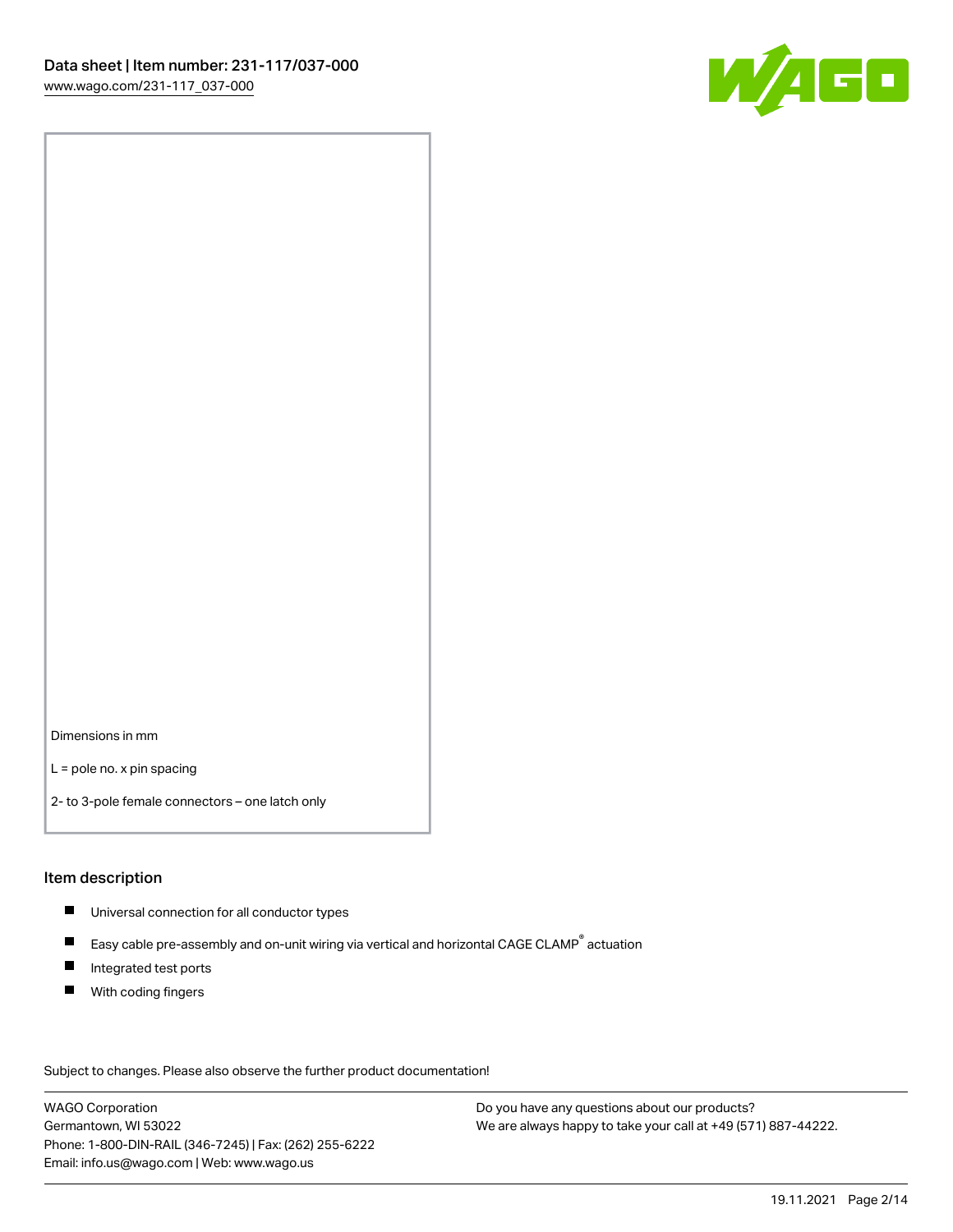

## Data Notes

| Safety information 1 | The MCS-MULTI CONNECTION SYSTEM includes connectors<br>without breaking capacity in accordance with DIN EN 61984. When<br>used as intended, these connectors must not be connected<br>/disconnected when live or under load. The circuit design should<br>ensure header pins, which can be touched, are not live when<br>unmated. |
|----------------------|-----------------------------------------------------------------------------------------------------------------------------------------------------------------------------------------------------------------------------------------------------------------------------------------------------------------------------------|
| Variants:            | Gold-plated or partially gold-plated contact surfaces<br>Other versions (or variants) can be requested from WAGO Sales or<br>configured at https://configurator.wago.com/                                                                                                                                                         |

## Electrical data

## IEC Approvals

| Ratings per                 | IEC/EN 60664-1                                                        |
|-----------------------------|-----------------------------------------------------------------------|
| Rated voltage (III / 3)     | 320 V                                                                 |
| Rated surge voltage (III/3) | 4 <sub>k</sub> V                                                      |
| Rated voltage (III/2)       | 320 V                                                                 |
| Rated surge voltage (III/2) | 4 <sub>k</sub> V                                                      |
| Nominal voltage (II/2)      | 630 V                                                                 |
| Rated surge voltage (II/2)  | 4 <sub>k</sub> V                                                      |
| Rated current               | 16 A                                                                  |
| Legend (ratings)            | $(III / 2)$ $\triangle$ Overvoltage category III / Pollution degree 2 |

## UL Approvals

| Approvals per                  | UL 1059 |
|--------------------------------|---------|
| Rated voltage UL (Use Group B) | 300 V   |
| Rated current UL (Use Group B) | 15 A    |
| Rated voltage UL (Use Group D) | 300 V   |
| Rated current UL (Use Group D) | 10 A    |

## Ratings per UL

| Rated voltage UL 1977 | 300 V |
|-----------------------|-------|
| Rated current UL 1977 |       |

## CSA Approvals

Approvals per CSA

Subject to changes. Please also observe the further product documentation!

| <b>WAGO Corporation</b>                                | Do you have any questions about our products?                 |
|--------------------------------------------------------|---------------------------------------------------------------|
| Germantown, WI 53022                                   | We are always happy to take your call at +49 (571) 887-44222. |
| Phone: 1-800-DIN-RAIL (346-7245)   Fax: (262) 255-6222 |                                                               |
| Email: info.us@wago.com   Web: www.wago.us             |                                                               |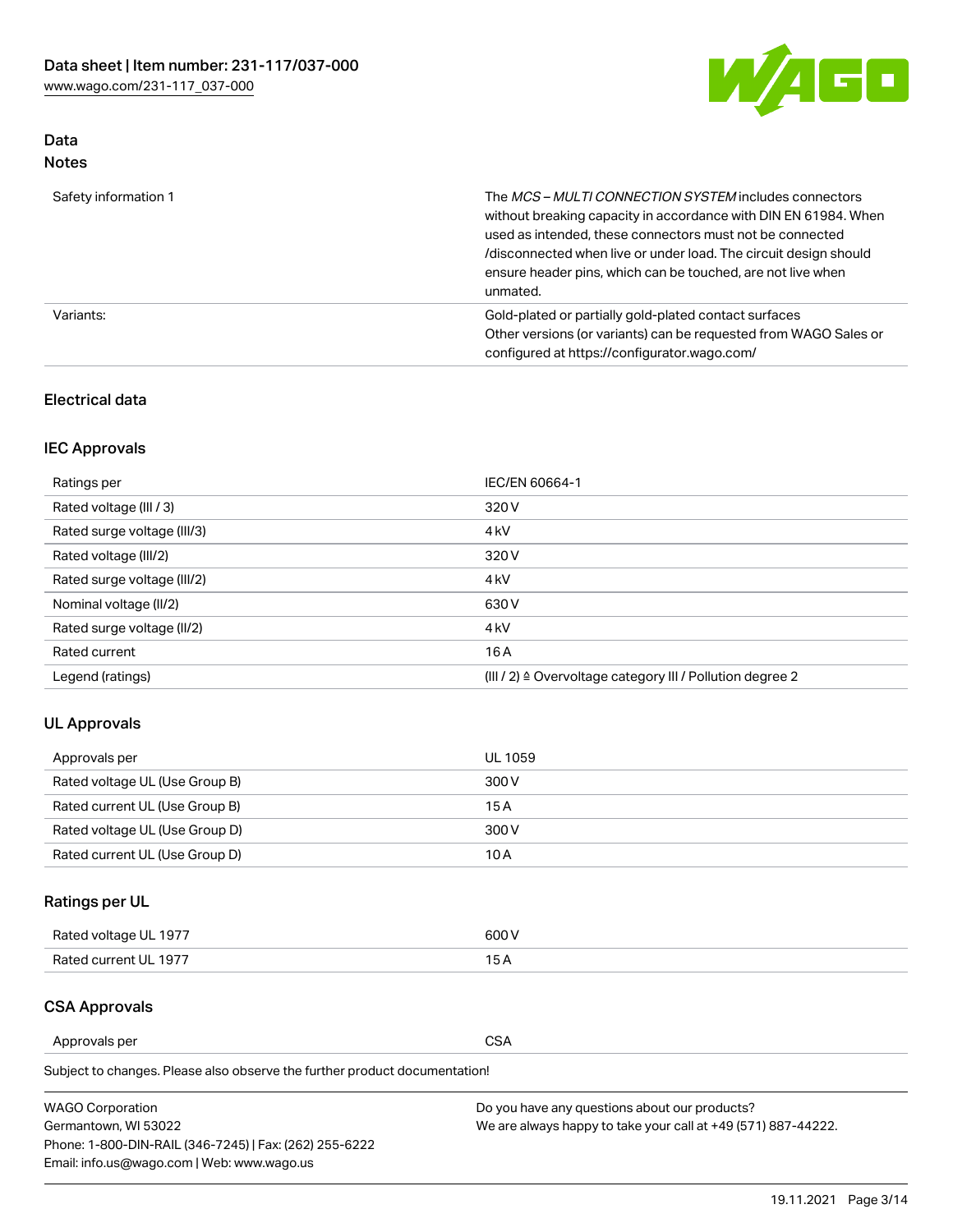WAGO

| Rated voltage CSA (Use Group B) | 300 V |
|---------------------------------|-------|
| Rated current CSA (Use Group B) | 15 A  |
| Rated voltage CSA (Use Group D) | 300 V |
| Rated current CSA (Use Group D) | 10 A  |

## Connection data

| Total number of connection points |  |
|-----------------------------------|--|
| Total number of potentials        |  |
| Number of connection types        |  |
| Number of levels                  |  |

### Connection 1

| Connection technology                             | CAGE CLAMP®                             |
|---------------------------------------------------|-----------------------------------------|
| Actuation type                                    | Operating tool                          |
| Solid conductor                                   | $0.08$ 2.5 mm <sup>2</sup> / 28  12 AWG |
| Fine-stranded conductor                           | $0.082.5$ mm <sup>2</sup> / 28  12 AWG  |
| Fine-stranded conductor; with insulated ferrule   | $0.251.5$ mm <sup>2</sup>               |
| Fine-stranded conductor; with uninsulated ferrule | $0.252.5$ mm <sup>2</sup>               |
| Strip length                                      | 89 mm / 0.31  0.35 inch                 |
| Number of poles                                   | 17                                      |
| Conductor entry direction to mating direction     | 0°                                      |
|                                                   |                                         |

## Physical data

| Pin spacing | 5 mm / 0.197 inch    |
|-------------|----------------------|
| Width       | 101.6 mm / 4 inch    |
| Height      | 14.3 mm / 0.563 inch |
| Depth       | 29.6 mm / 1.165 inch |

## Plug-in connection

| Contact type (pluggable connector) | Female connector/socket |
|------------------------------------|-------------------------|
| Connector (connection type)        | for conductor           |
| Mismating protection               | No.                     |
| Locking of plug-in connection      | locking lever           |

## Material data

Color and the color of the color of the color of the color of the color of the color of the color of the color

Subject to changes. Please also observe the further product documentation! Material group I

| <b>WAGO Corporation</b>                                | Do you have any questions about our products?                 |
|--------------------------------------------------------|---------------------------------------------------------------|
| Germantown, WI 53022                                   | We are always happy to take your call at +49 (571) 887-44222. |
| Phone: 1-800-DIN-RAIL (346-7245)   Fax: (262) 255-6222 |                                                               |
| Email: info.us@wago.com   Web: www.wago.us             |                                                               |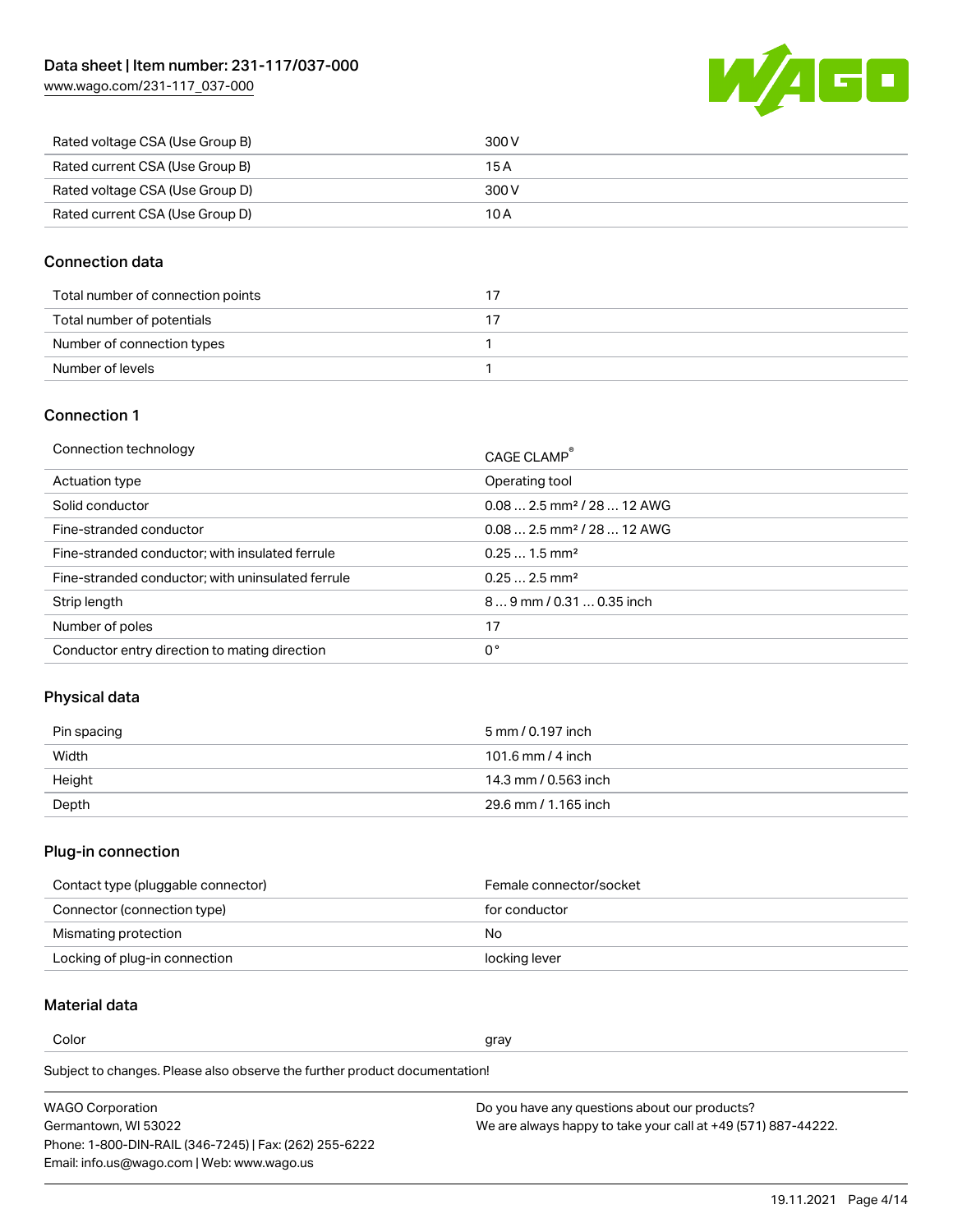[www.wago.com/231-117\\_037-000](http://www.wago.com/231-117_037-000)



| Material group              |                                   |
|-----------------------------|-----------------------------------|
| Insulation material         | Polyamide (PA66)                  |
| Flammability class per UL94 | V <sub>0</sub>                    |
| Clamping spring material    | Chrome nickel spring steel (CrNi) |
| Contact material            | Copper alloy                      |
| Contact plating             | tin-plated                        |
| Fire load                   | 0.459 MJ                          |
| Weight                      | 31.3g                             |
|                             |                                   |

#### Environmental requirements

| Limit temperature range<br>. | ,+85 °ົ<br>-60 |  |
|------------------------------|----------------|--|
|------------------------------|----------------|--|

## Commercial data

| Product Group         | 3 (Multi Conn. System) |
|-----------------------|------------------------|
| PU (SPU)              | 10 Stück               |
| Packaging type        | box                    |
| Country of origin     | DE                     |
| <b>GTIN</b>           | 4044918342421          |
| Customs tariff number | 8536694040             |

#### Approvals / Certificates

#### Country specific Approvals

| Logo | Approval                               | <b>Additional Approval Text</b> | Certificate<br>name |
|------|----------------------------------------|---------------------------------|---------------------|
|      | CВ<br>DEKRA Certification B.V.         | IEC 61984                       | NL-39756            |
|      | <b>CSA</b><br>DEKRA Certification B.V. | C <sub>22.2</sub>               | LR 18677-<br>25     |

#### Ship Approvals

| Logo | Approval                                  | <b>Additional Approval Text</b> | Certificate<br>name                |
|------|-------------------------------------------|---------------------------------|------------------------------------|
| ABS  | <b>ABS</b><br>American Bureau of Shipping | $\overline{\phantom{0}}$        | $19 -$<br>HG1869876-<br><b>PDA</b> |
|      | <b>BV</b>                                 | IEC 60998                       | 11915/D0                           |

Subject to changes. Please also observe the further product documentation!

| <b>WAGO Corporation</b>                                | Do you have any questions about our products?                 |  |
|--------------------------------------------------------|---------------------------------------------------------------|--|
| Germantown, WI 53022                                   | We are always happy to take your call at +49 (571) 887-44222. |  |
| Phone: 1-800-DIN-RAIL (346-7245)   Fax: (262) 255-6222 |                                                               |  |
| Email: info.us@wago.com   Web: www.wago.us             |                                                               |  |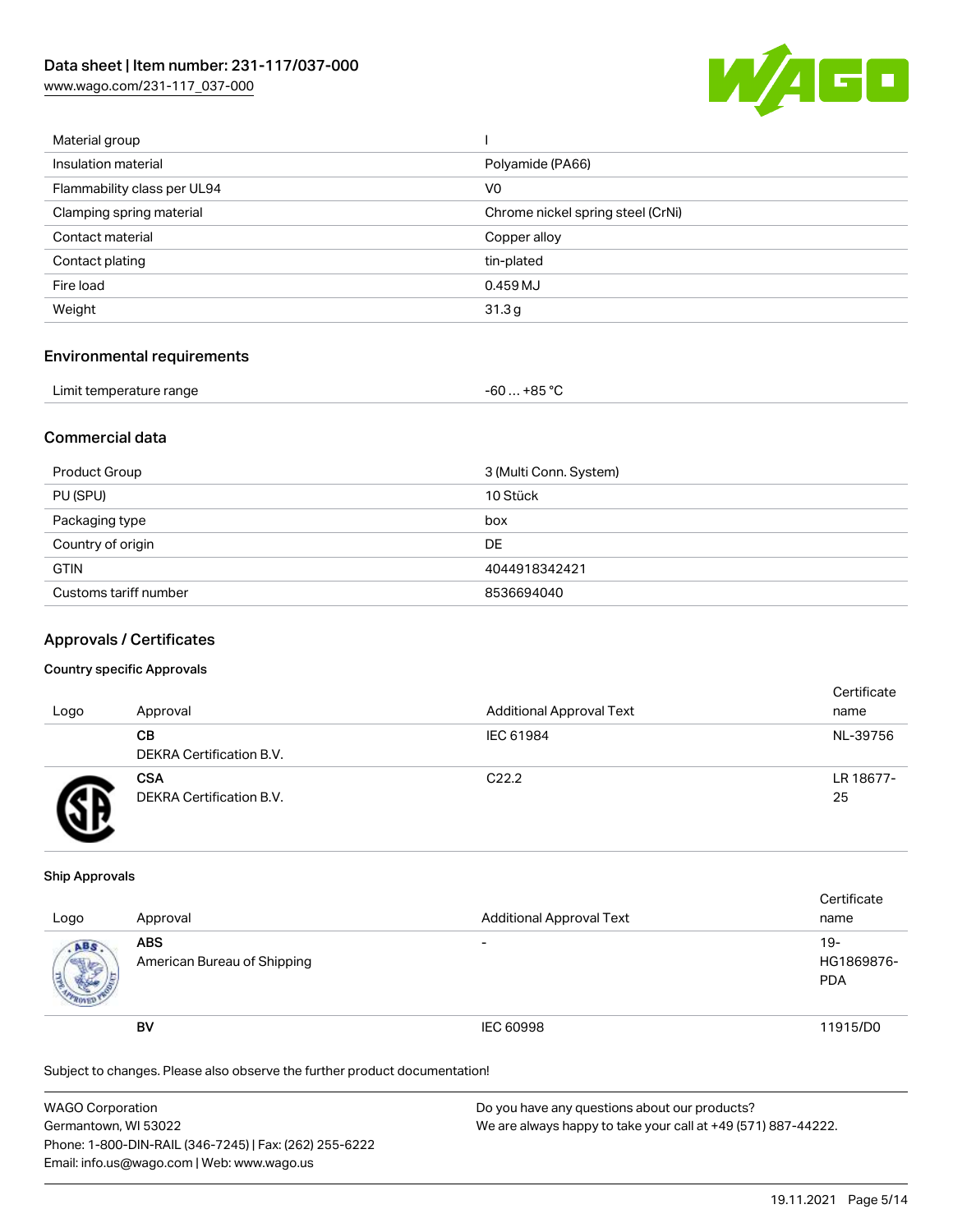



Bureau Veritas S.A. BV

## DNV GL

| <b>DNV GL</b>                          | TAE000016Z |
|----------------------------------------|------------|
| Det Norske Veritas, Germanischer Lloyd |            |

#### UL-Approvals

| Logo                       | Approval                                    | <b>Additional Approval Text</b> | Certificate<br>name |
|----------------------------|---------------------------------------------|---------------------------------|---------------------|
| $\boldsymbol{\mathcal{A}}$ | UL<br>Underwriters Laboratories Inc.        | <b>UL 1059</b>                  | E45172              |
|                            | <b>UR</b><br>Underwriters Laboratories Inc. | <b>UL 1977</b>                  | E45171              |

#### Counterpart  $\mathcal{A}$

1

 $I P$ 

| 1000<br><b>AREE</b> | Item no.231-617<br>Male connector; 17-pole; Pin spacing 5 mm; gray                                              | www.wago.com/231-617         |
|---------------------|-----------------------------------------------------------------------------------------------------------------|------------------------------|
| RE                  | Item no.231-447/001-000<br>Male header; 17-pole; THT; 1.0 x 1.0 mm solder pin; angled; pin spacing 5 mm; gray   | www.wago.com/231-447/001-000 |
| <b>Satariana</b>    | Item no.231-147/001-000<br>Male header; 17-pole; THT; 1.0 x 1.0 mm solder pin; straight; pin spacing 5 mm; gray | www.wago.com/231-147/001-000 |

## Optional accessories

Phone: 1-800-DIN-RAIL (346-7245) | Fax: (262) 255-6222

Email: info.us@wago.com | Web: www.wago.us

| <b>Ferrules</b>                                                                                   |                                                                                                   |                                                               |                      |
|---------------------------------------------------------------------------------------------------|---------------------------------------------------------------------------------------------------|---------------------------------------------------------------|----------------------|
| Ferrule                                                                                           |                                                                                                   |                                                               |                      |
|                                                                                                   | Item no.: 216-101                                                                                 |                                                               |                      |
|                                                                                                   | Ferrule; Sleeve for 0.5 mm <sup>2</sup> / AWG 22; uninsulated; electro-tin plated; silver-colored |                                                               | www.wago.com/216-101 |
|                                                                                                   | Item no.: 216-104                                                                                 |                                                               |                      |
|                                                                                                   | Ferrule; Sleeve for 1.5 mm <sup>2</sup> / AWG 16; uninsulated; electro-tin plated; silver-colored |                                                               | www.wago.com/216-104 |
|                                                                                                   | Item no.: 216-106                                                                                 |                                                               |                      |
| Ferrule; Sleeve for 2.5 mm <sup>2</sup> / AWG 14; uninsulated; electro-tin plated; silver-colored |                                                                                                   | www.wago.com/216-106                                          |                      |
|                                                                                                   | Subject to changes. Please also observe the further product documentation!                        |                                                               |                      |
|                                                                                                   | <b>WAGO Corporation</b>                                                                           | Do you have any questions about our products?                 |                      |
|                                                                                                   | Germantown, WI 53022                                                                              | We are always happy to take your call at +49 (571) 887-44222. |                      |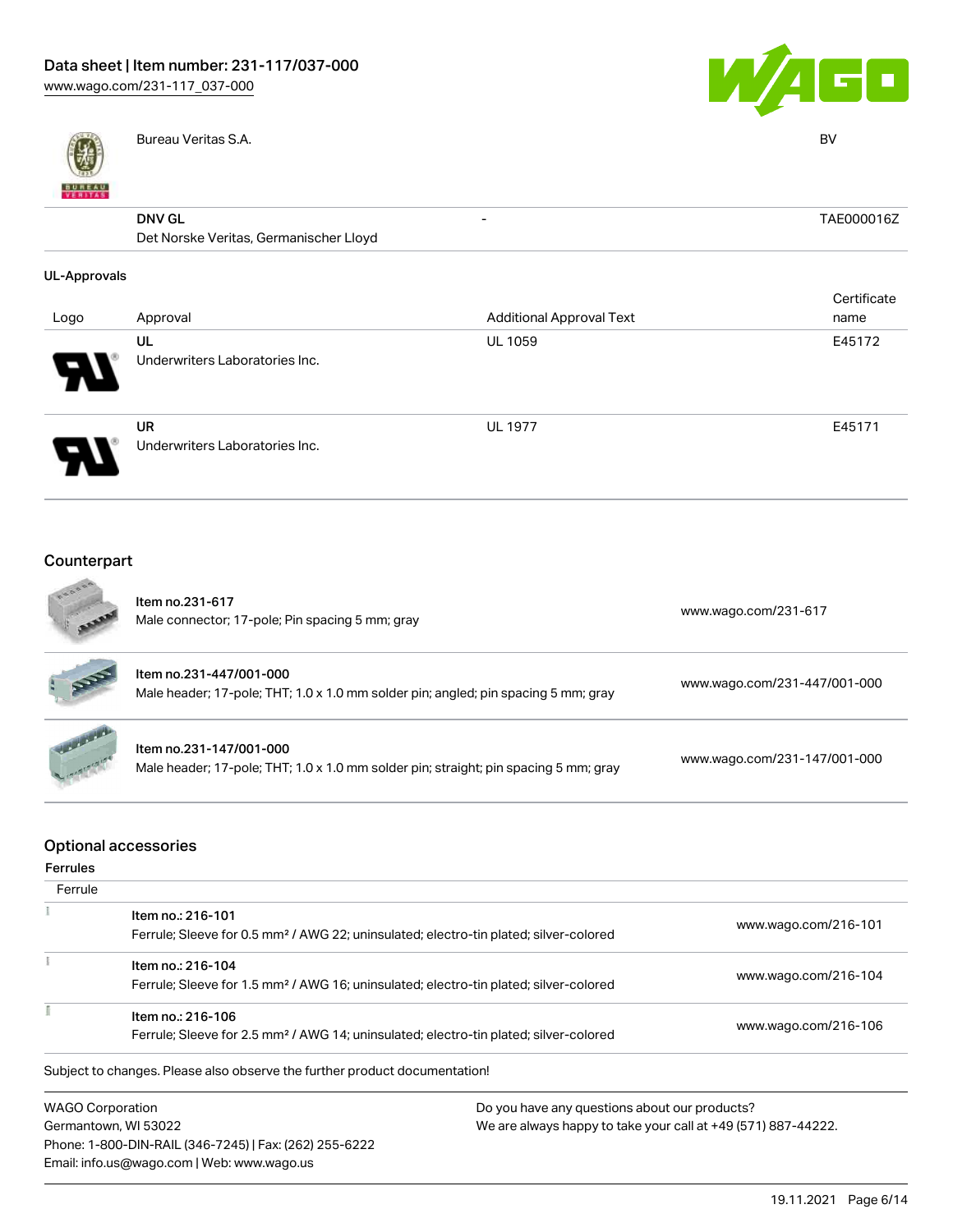## Data sheet | Item number: 231-117/037-000

[www.wago.com/231-117\\_037-000](http://www.wago.com/231-117_037-000)



|              | Item no.: 216-102<br>Ferrule; Sleeve for 0.75 mm <sup>2</sup> / AWG 20; uninsulated; electro-tin plated; silver-colored                                                                           | www.wago.com/216-102 |
|--------------|---------------------------------------------------------------------------------------------------------------------------------------------------------------------------------------------------|----------------------|
|              | Item no.: 216-103<br>Ferrule; Sleeve for 1 mm <sup>2</sup> / AWG 18; uninsulated; electro-tin plated                                                                                              | www.wago.com/216-103 |
|              | Item no.: 216-123<br>Ferrule; Sleeve for 1 mm <sup>2</sup> / AWG 18; uninsulated; electro-tin plated; silver-colored                                                                              | www.wago.com/216-123 |
|              | Item no.: 216-122<br>Ferrule; Sleeve for 0.75 mm <sup>2</sup> / AWG 20; uninsulated; electro-tin plated; silver-colored                                                                           | www.wago.com/216-122 |
| I.           | Item no.: 216-124<br>Ferrule; Sleeve for 1.5 mm <sup>2</sup> / AWG 16; uninsulated; electro-tin plated                                                                                            | www.wago.com/216-124 |
|              | Item no.: 216-142<br>Ferrule; Sleeve for 0.75 mm <sup>2</sup> / 18 AWG; uninsulated; electro-tin plated; electrolytic copper; gastight<br>crimped; acc. to DIN 46228, Part 1/08.92                | www.wago.com/216-142 |
|              | Item no.: 216-132<br>Ferrule; Sleeve for 0.34 mm <sup>2</sup> / AWG 24; uninsulated; electro-tin plated                                                                                           | www.wago.com/216-132 |
| $\mathbf{i}$ | Item no.: 216-121<br>Ferrule; Sleeve for 0.5 mm <sup>2</sup> / AWG 22; uninsulated; electro-tin plated; silver-colored                                                                            | www.wago.com/216-121 |
|              | Item no.: 216-143<br>Ferrule; Sleeve for 1 mm <sup>2</sup> / AWG 18; uninsulated; electro-tin plated; electrolytic copper; gastight<br>crimped; acc. to DIN 46228, Part 1/08.92                   | www.wago.com/216-143 |
|              | Item no.: 216-131<br>Ferrule; Sleeve for 0.25 mm <sup>2</sup> / AWG 24; uninsulated; electro-tin plated; silver-colored                                                                           | www.wago.com/216-131 |
|              | Item no.: 216-141<br>Ferrule; Sleeve for 0.5 mm <sup>2</sup> / 20 AWG; uninsulated; electro-tin plated; electrolytic copper; gastight<br>crimped; acc. to DIN 46228, Part 1/08.92                 | www.wago.com/216-141 |
| J.           | Item no.: 216-152<br>Ferrule; Sleeve for 0.34 mm <sup>2</sup> / AWG 24; uninsulated; electro-tin plated                                                                                           | www.wago.com/216-152 |
|              | Item no.: 216-203<br>Ferrule; Sleeve for 1 mm <sup>2</sup> / AWG 18; insulated; electro-tin plated; red                                                                                           | www.wago.com/216-203 |
|              | Item no.: 216-202<br>Ferrule; Sleeve for 0.75 mm <sup>2</sup> / 18 AWG; insulated; electro-tin plated; gray                                                                                       | www.wago.com/216-202 |
|              | Item no.: 216-151<br>Ferrule; Sleeve for 0.25 mm <sup>2</sup> / AWG 24; uninsulated; electro-tin plated                                                                                           | www.wago.com/216-151 |
| 1            | Item no.: 216-204<br>Ferrule; Sleeve for 1.5 mm <sup>2</sup> / AWG 16; insulated; electro-tin plated; black                                                                                       | www.wago.com/216-204 |
|              | Item no.: 216-144<br>Ferrule; Sleeve for 1.5 mm <sup>2</sup> / AWG 16; uninsulated; electro-tin plated; electrolytic copper; gastight<br>crimped; acc. to DIN 46228, Part 1/08.92; silver-colored | www.wago.com/216-144 |
|              | Item no.: 216-201                                                                                                                                                                                 | www.wago.com/216-201 |
|              | Subject to changes. Please also observe the further product documentation!                                                                                                                        |                      |
|              | <b>WAGO Corporation</b><br>Do you have any questions about our products?                                                                                                                          |                      |

Germantown, WI 53022 Phone: 1-800-DIN-RAIL (346-7245) | Fax: (262) 255-6222 Email: info.us@wago.com | Web: www.wago.us

have any questions about o<mark></mark> We are always happy to take your call at +49 (571) 887-44222.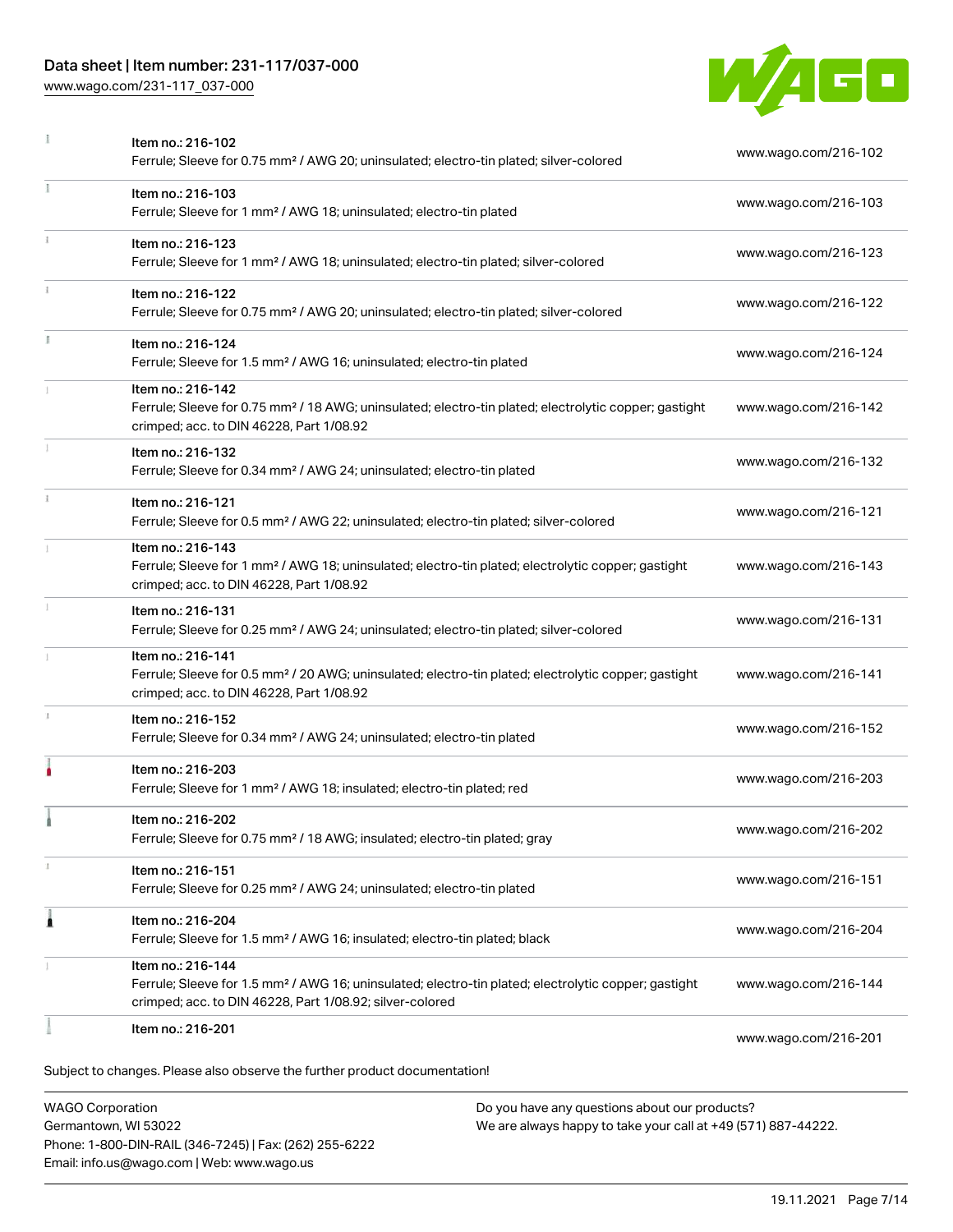[www.wago.com/231-117\\_037-000](http://www.wago.com/231-117_037-000)



Ferrule; Sleeve for 0.5 mm² / 20 AWG; insulated; electro-tin plated; white

|                   | Item no.: 216-223<br>Ferrule; Sleeve for 1 mm <sup>2</sup> / AWG 18; insulated; electro-tin plated; red                                                                                                 | www.wago.com/216-223 |
|-------------------|---------------------------------------------------------------------------------------------------------------------------------------------------------------------------------------------------------|----------------------|
|                   | Item no.: 216-241<br>Ferrule; Sleeve for 0.5 mm <sup>2</sup> / 20 AWG; insulated; electro-tin plated; electrolytic copper; gastight<br>crimped; acc. to DIN 46228, Part 4/09.90; white                  | www.wago.com/216-241 |
|                   | Item no.: 216-242<br>Ferrule; Sleeve for 0.75 mm <sup>2</sup> / 18 AWG; insulated; electro-tin plated; electrolytic copper; gastight<br>crimped; acc. to DIN 46228, Part 4/09.90; gray                  | www.wago.com/216-242 |
|                   | Item no.: 216-222<br>Ferrule; Sleeve for 0.75 mm <sup>2</sup> / 18 AWG; insulated; electro-tin plated; gray                                                                                             | www.wago.com/216-222 |
|                   | Item no.: 216-221<br>Ferrule; Sleeve for 0.5 mm <sup>2</sup> / 20 AWG; insulated; electro-tin plated; white                                                                                             | www.wago.com/216-221 |
| Â                 | Item no.: 216-224<br>Ferrule; Sleeve for 1.5 mm <sup>2</sup> / AWG 16; insulated; electro-tin plated; black                                                                                             | www.wago.com/216-224 |
|                   | Item no.: 216-243<br>Ferrule; Sleeve for 1 mm <sup>2</sup> / AWG 18; insulated; electro-tin plated; electrolytic copper; gastight crimped; www.wago.com/216-243<br>acc. to DIN 46228, Part 4/09.90; red |                      |
| ì                 | Item no.: 216-244<br>Ferrule; Sleeve for 1.5 mm <sup>2</sup> / AWG 16; insulated; electro-tin plated; electrolytic copper; gastight<br>crimped; acc. to DIN 46228, Part 4/09.90; black                  | www.wago.com/216-244 |
|                   | Item no.: 216-263<br>Ferrule; Sleeve for 1 mm <sup>2</sup> / AWG 18; insulated; electro-tin plated; electrolytic copper; gastight crimped; www.wago.com/216-263<br>acc. to DIN 46228, Part 4/09.90; red |                      |
| Â                 | Item no.: 216-264<br>Ferrule; Sleeve for 1.5 mm <sup>2</sup> / AWG 16; insulated; electro-tin plated; electrolytic copper; gastight<br>crimped; acc. to DIN 46228, Part 4/09.90; black                  | www.wago.com/216-264 |
| Â                 | Item no.: 216-284<br>Ferrule; Sleeve for 1.5 mm <sup>2</sup> / AWG 16; insulated; electro-tin plated; electrolytic copper; gastight<br>crimped; acc. to DIN 46228, Part 4/09.90; black                  | www.wago.com/216-284 |
|                   | Item no.: 216-262<br>Ferrule; Sleeve for 0.75 mm <sup>2</sup> / 18 AWG; insulated; electro-tin plated; electrolytic copper; gastight<br>crimped; acc. to DIN 46228, Part 4/09.90; gray                  | www.wago.com/216-262 |
|                   | Item no.: 216-301<br>Ferrule; Sleeve for 0.25 mm <sup>2</sup> / AWG 24; insulated; electro-tin plated; yellow                                                                                           | www.wago.com/216-301 |
|                   | Item no.: 216-321<br>Ferrule; Sleeve for 0.25 mm <sup>2</sup> / AWG 24; insulated; electro-tin plated; yellow                                                                                           | www.wago.com/216-321 |
| ٠                 | Item no.: 216-322<br>Ferrule; Sleeve for 0.34 mm <sup>2</sup> / 22 AWG; insulated; electro-tin plated; green                                                                                            | www.wago.com/216-322 |
| ٠                 | Item no.: 216-302<br>Ferrule; Sleeve for 0.34 mm <sup>2</sup> / 22 AWG; insulated; electro-tin plated; green                                                                                            | www.wago.com/216-302 |
| Insulations stops |                                                                                                                                                                                                         |                      |

.<br>Subject to changes. Please also observe the further product documentation!

| <b>WAGO Corporation</b>                                | Do you have any questions about our products?                 |
|--------------------------------------------------------|---------------------------------------------------------------|
| Germantown, WI 53022                                   | We are always happy to take your call at +49 (571) 887-44222. |
| Phone: 1-800-DIN-RAIL (346-7245)   Fax: (262) 255-6222 |                                                               |
| Email: info.us@wago.com   Web: www.wago.us             |                                                               |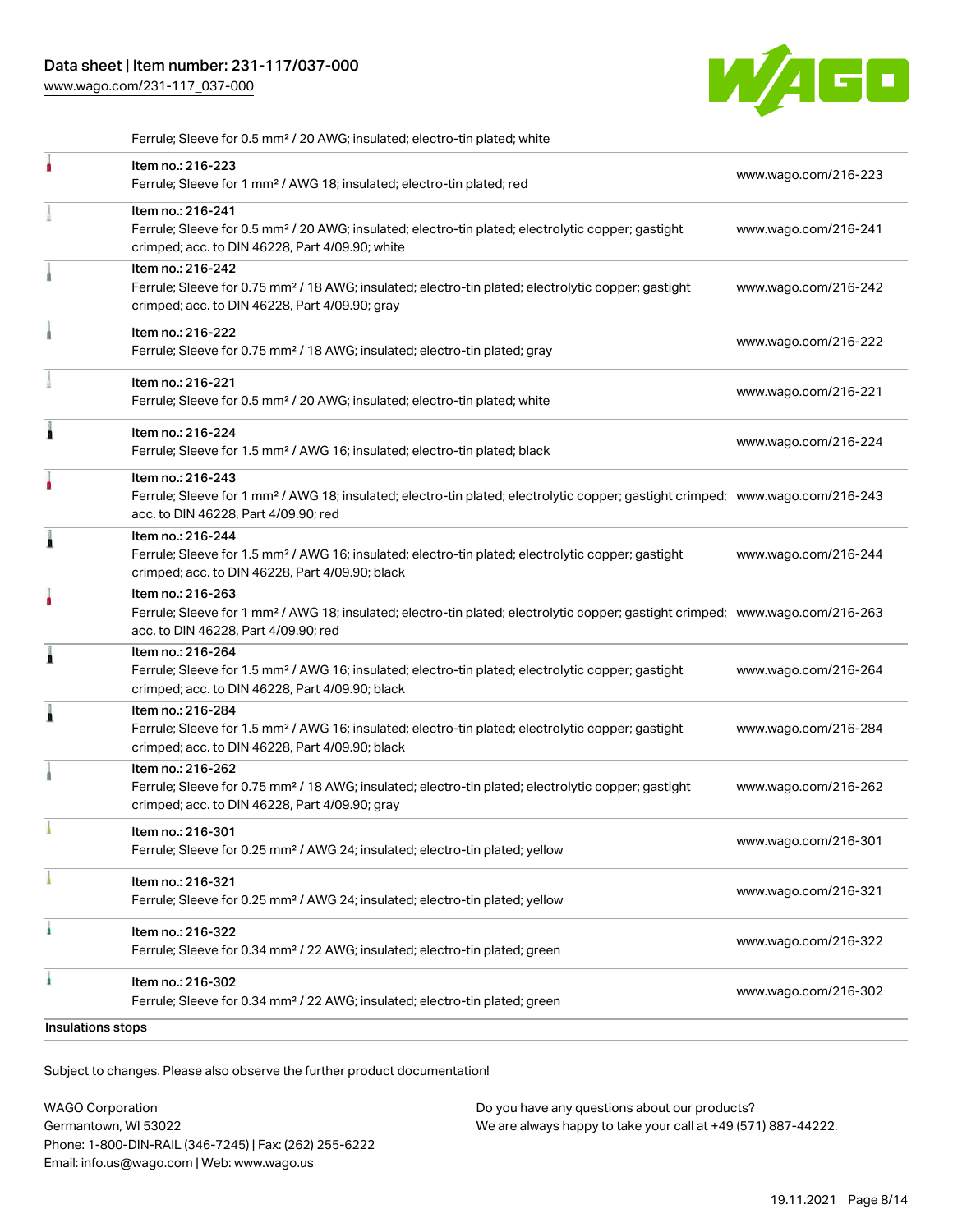Insulation stop



| insulation stop     |                                                                                                         |                      |
|---------------------|---------------------------------------------------------------------------------------------------------|----------------------|
|                     |                                                                                                         |                      |
|                     | Item no.: 231-672                                                                                       | www.wago.com/231-672 |
|                     | Insulation stop; 0.75 - 1 mm <sup>2</sup> ; dark gray                                                   |                      |
|                     |                                                                                                         |                      |
|                     | Item no.: 231-670                                                                                       |                      |
|                     | Insulation stop; 0.08-0.2 mm <sup>2</sup> / 0.2 mm <sup>2</sup> "s"; white                              | www.wago.com/231-670 |
|                     |                                                                                                         |                      |
|                     |                                                                                                         |                      |
|                     | Item no.: 231-671                                                                                       | www.wago.com/231-671 |
|                     | Insulation stop; 0.25 - 0.5 mm <sup>2</sup> ; light gray                                                |                      |
|                     |                                                                                                         |                      |
| Jumpers<br>Jumper   |                                                                                                         |                      |
|                     | Item no.: 231-905                                                                                       |                      |
|                     | Jumper; for conductor entry; 5-way; insulated; gray                                                     | www.wago.com/231-905 |
|                     |                                                                                                         |                      |
|                     | Item no.: 231-903                                                                                       | www.wago.com/231-903 |
|                     | Jumper; for conductor entry; 3-way; insulated; gray                                                     |                      |
|                     | Item no.: 231-907                                                                                       |                      |
|                     | Jumper; for conductor entry; 7-way; insulated; gray                                                     | www.wago.com/231-907 |
|                     | Item no.: 231-910                                                                                       |                      |
|                     | Jumper; for conductor entry; 10-way; insulated; gray                                                    | www.wago.com/231-910 |
|                     |                                                                                                         |                      |
|                     | Item no.: 231-902                                                                                       |                      |
|                     | Jumper; for conductor entry; 2-way; insulated; gray                                                     | www.wago.com/231-902 |
| Marking accessories |                                                                                                         |                      |
| Marking strip       |                                                                                                         |                      |
|                     | Item no.: 210-331/500-103                                                                               |                      |
|                     | Marking strips; as a DIN A4 sheet; MARKED; 1-12 (300x); Height of marker strip: 2.3 mm/0.091 in; Strip  | www.wago.com/210-331 |
|                     | length 182 mm; Horizontal marking; Self-adhesive; white                                                 | /500-103             |
|                     | Item no.: 210-331/500-104                                                                               |                      |
|                     | Marking strips; as a DIN A4 sheet; MARKED; 13-24 (300x); Height of marker strip: 2.3 mm/0.091 in; Strip | www.wago.com/210-331 |
|                     | length 182 mm; Horizontal marking; Self-adhesive; white                                                 | /500-104             |
|                     | Item no.: 210-332/500-202                                                                               |                      |
|                     | Marking strips; as a DIN A4 sheet; MARKED; 1-16 (160x); Height of marker strip: 3 mm; Strip length 182  | www.wago.com/210-332 |
|                     | mm; Horizontal marking; Self-adhesive; white                                                            | /500-202             |
|                     |                                                                                                         |                      |
|                     | Item no.: 210-332/500-206                                                                               | www.wago.com/210-332 |
|                     | Marking strips; as a DIN A4 sheet; MARKED; 33-48 (160x); Height of marker strip: 3 mm; Strip length     | /500-206             |
|                     | 182 mm; Horizontal marking; Self-adhesive; white                                                        |                      |
|                     | Item no.: 210-332/500-205                                                                               |                      |
|                     |                                                                                                         |                      |
|                     | Subject to changes. Please also observe the further product documentation!                              |                      |

WAGO Corporation Germantown, WI 53022 Phone: 1-800-DIN-RAIL (346-7245) | Fax: (262) 255-6222 Email: info.us@wago.com | Web: www.wago.us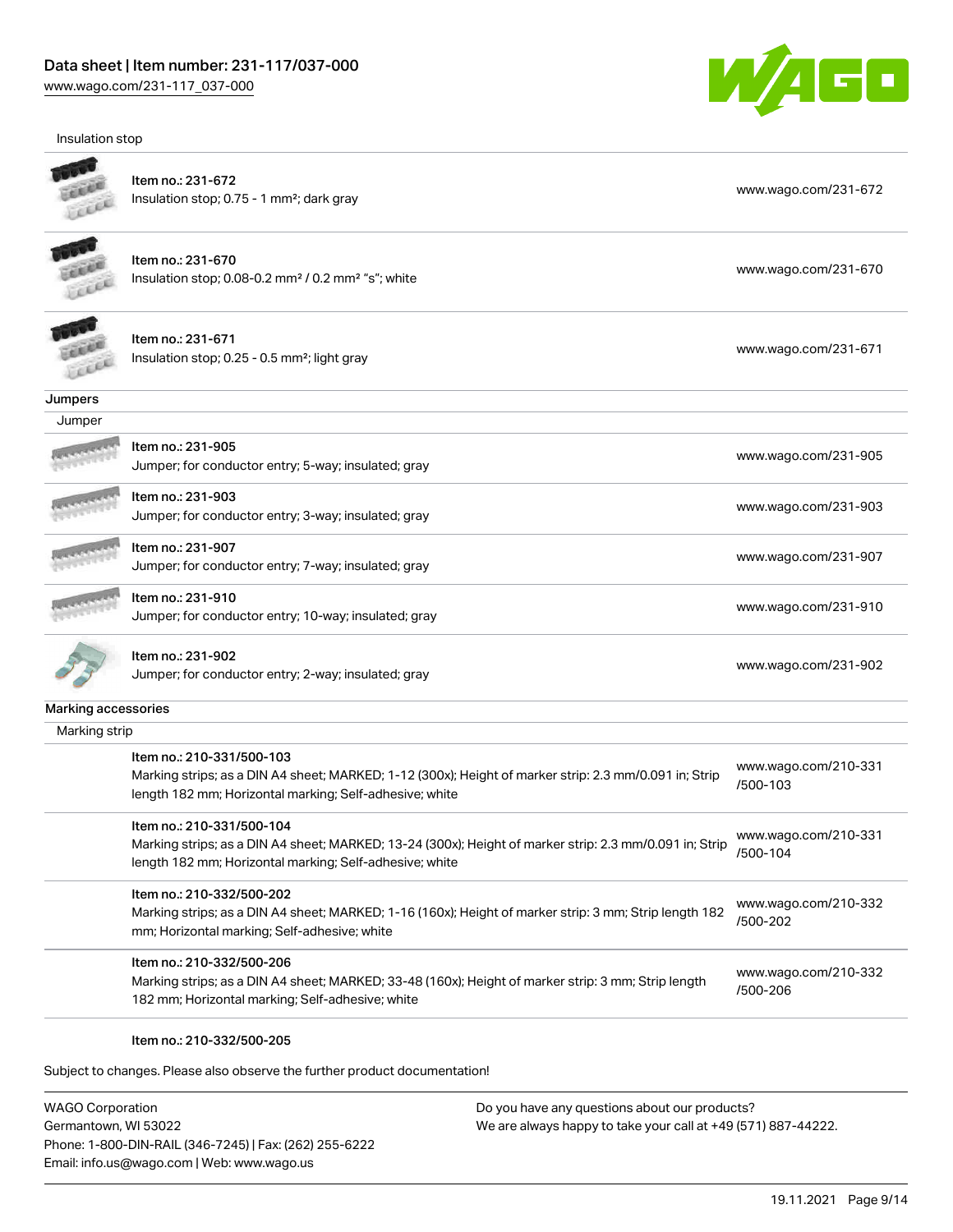

Marking strips; as a DIN A4 sheet; MARKED; 1-32 (80x); Height of marker strip: 3 mm; Strip length 182 mm; Horizontal marking; Self-adhesive; white [www.wago.com/210-332](http://www.wago.com/210-332/500-205)

[/500-205](http://www.wago.com/210-332/500-205)

|                | Item no.: 210-332/500-204<br>Marking strips; as a DIN A4 sheet; MARKED; 17-32 (160x); Height of marker strip: 3 mm; Strip length<br>182 mm; Horizontal marking; Self-adhesive; white | www.wago.com/210-332<br>/500-204 |
|----------------|--------------------------------------------------------------------------------------------------------------------------------------------------------------------------------------|----------------------------------|
| <b>Tools</b>   |                                                                                                                                                                                      |                                  |
| Operating tool |                                                                                                                                                                                      |                                  |
|                | Item no.: 209-130<br>Operating tool; suitable for 264, 280 and 281 Series; 1-way; of insulating material; white                                                                      | www.wago.com/209-130             |
|                | Item no.: 209-132<br>Operating tool; for connecting comb-style jumper bar; 2-way; of insulating material                                                                             | www.wago.com/209-132             |
|                | Item no.: 231-159<br>Operating tool; natural                                                                                                                                         | www.wago.com/231-159             |
|                | Item no.: 231-231<br>Combination operating tool; red                                                                                                                                 | www.wago.com/231-231             |
|                | Item no.: 231-131<br>Operating tool; made of insulating material; 1-way; loose; white                                                                                                | www.wago.com/231-131             |
|                | Item no.: 231-291<br>Operating tool; made of insulating material; 1-way; loose; red                                                                                                  | www.wago.com/231-291             |
|                | Item no.: 280-432<br>Operating tool; made of insulating material; 2-way; white                                                                                                       | www.wago.com/280-432             |
|                | Item no.: 280-434<br>Operating tool; made of insulating material; 4-way                                                                                                              | www.wago.com/280-434             |
|                | Item no.: 280-437<br>Operating tool; made of insulating material; 7-way                                                                                                              | www.wago.com/280-437             |
|                | Item no.: 280-440<br>Operating tool; made of insulating material; 10-way                                                                                                             | www.wago.com/280-440             |
|                | Item no.: 280-435<br>Operating tool; made of insulating material; 5-way; gray                                                                                                        | www.wago.com/280-435             |
|                | Item no.: 280-436<br>Operating tool; made of insulating material; 6-way                                                                                                              | www.wago.com/280-436             |
|                | Item no.: 280-438<br>Operating tool; made of insulating material; 8-way                                                                                                              | www.wago.com/280-438             |
|                | Item no.: 280-433                                                                                                                                                                    |                                  |

Subject to changes. Please also observe the further product documentation!

WAGO Corporation Germantown, WI 53022 Phone: 1-800-DIN-RAIL (346-7245) | Fax: (262) 255-6222 Email: info.us@wago.com | Web: www.wago.us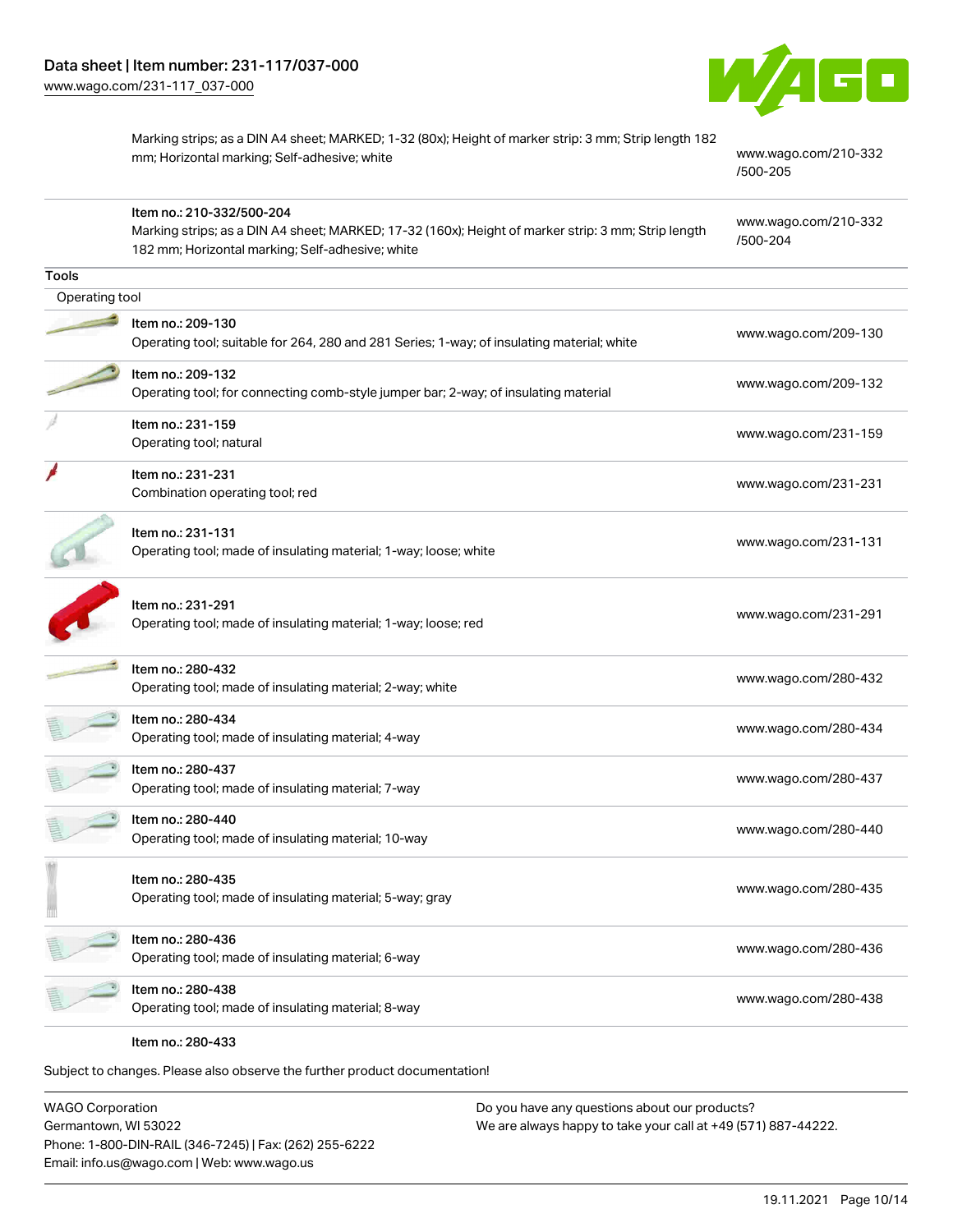

| Operating tool; made of insulating material; 3-way             |                                                                                                                            |            | www.wago.com/280-433 |                      |  |
|----------------------------------------------------------------|----------------------------------------------------------------------------------------------------------------------------|------------|----------------------|----------------------|--|
| Cover                                                          |                                                                                                                            |            |                      |                      |  |
| Cover                                                          |                                                                                                                            |            |                      |                      |  |
|                                                                | Item no.: 231-668<br>Lockout caps; for covering unused clamping units; gray                                                |            |                      | www.wago.com/231-668 |  |
| <b>Testing accessories</b>                                     |                                                                                                                            |            |                      |                      |  |
| Testing accessories                                            |                                                                                                                            |            |                      |                      |  |
| Item no.: 210-136<br>Test plug; 2 mm Ø; with 500 mm cable      |                                                                                                                            |            | www.wago.com/210-136 |                      |  |
|                                                                | Item no.: 231-661<br>Test plugs for female connectors; for 5 mm and 5.08 mm pin spacing; 2,50 mm <sup>2</sup> ; light gray |            | www.wago.com/231-661 |                      |  |
| <b>Downloads</b><br>Documentation                              |                                                                                                                            |            |                      |                      |  |
| <b>Additional Information</b><br><b>Technical explanations</b> |                                                                                                                            | 2019 Apr 3 | pdf<br>2.0 MB        | Download             |  |
| <b>CAD files</b>                                               |                                                                                                                            |            |                      |                      |  |
| CAD data                                                       |                                                                                                                            |            |                      |                      |  |
| 2D/3D Models 231-117/037-000                                   |                                                                                                                            |            | <b>URL</b>           | Download             |  |
| <b>CAE</b> data                                                |                                                                                                                            |            |                      |                      |  |
| EPLAN Data Portal 231-117/037-000                              |                                                                                                                            |            | URL                  | Download             |  |
| ZUKEN Portal 231-117/037-000                                   |                                                                                                                            |            | URL                  | Download             |  |
| EPLAN Data Portal 231-117/037-000                              |                                                                                                                            |            | <b>URL</b>           | Download             |  |
|                                                                | <b>Environmental Product Compliance</b>                                                                                    |            |                      |                      |  |
| <b>Compliance Search</b>                                       |                                                                                                                            |            |                      |                      |  |
| Environmental Product Compliance 231-117/037-000               |                                                                                                                            |            | <b>URL</b>           | Download             |  |

Subject to changes. Please also observe the further product documentation!

WAGO Corporation Germantown, WI 53022 Phone: 1-800-DIN-RAIL (346-7245) | Fax: (262) 255-6222 Email: info.us@wago.com | Web: www.wago.us Do you have any questions about our products? We are always happy to take your call at +49 (571) 887-44222.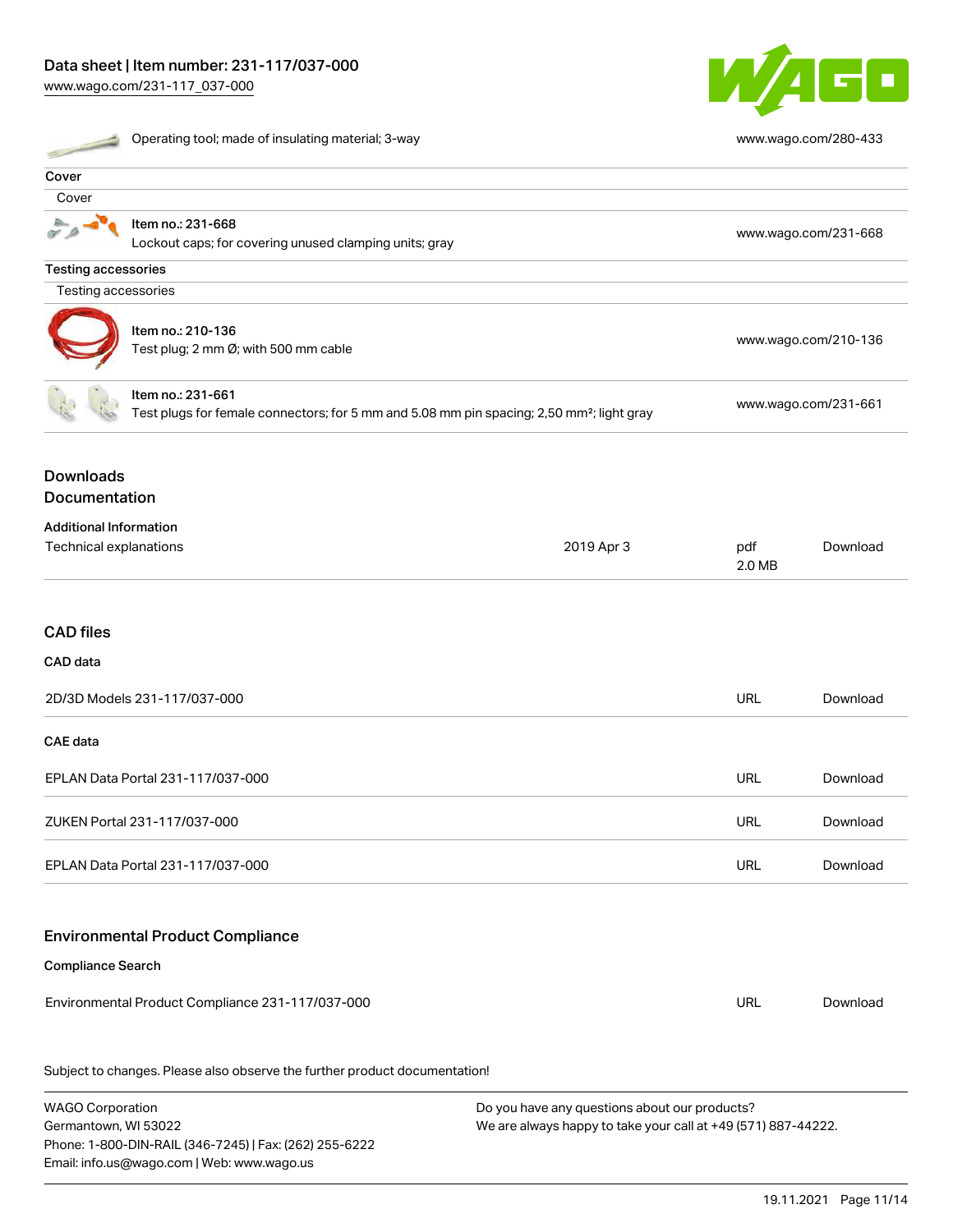

1-conductor female connector; CAGE CLAMP®; 2.5 mm²; Pin spacing 5 mm; 17-pole; Lateral locking levers; 2,50 mm²; gray

#### Installation Notes



Inserting a conductor via 3.5 mm screwdriver – CAGE CLAMP® actuation parallel to conductor entry.



Inserting a conductor via 3.5 mm screwdriver – CAGE CLAMP® actuation perpendicular to conductor entry.



Inserting a conductor into CAGE CLAMP® unit via operating lever (231-291).



Inserting a conductor via operating tool.

Subject to changes. Please also observe the further product documentation!

WAGO Corporation Germantown, WI 53022 Phone: 1-800-DIN-RAIL (346-7245) | Fax: (262) 255-6222 Email: info.us@wago.com | Web: www.wago.us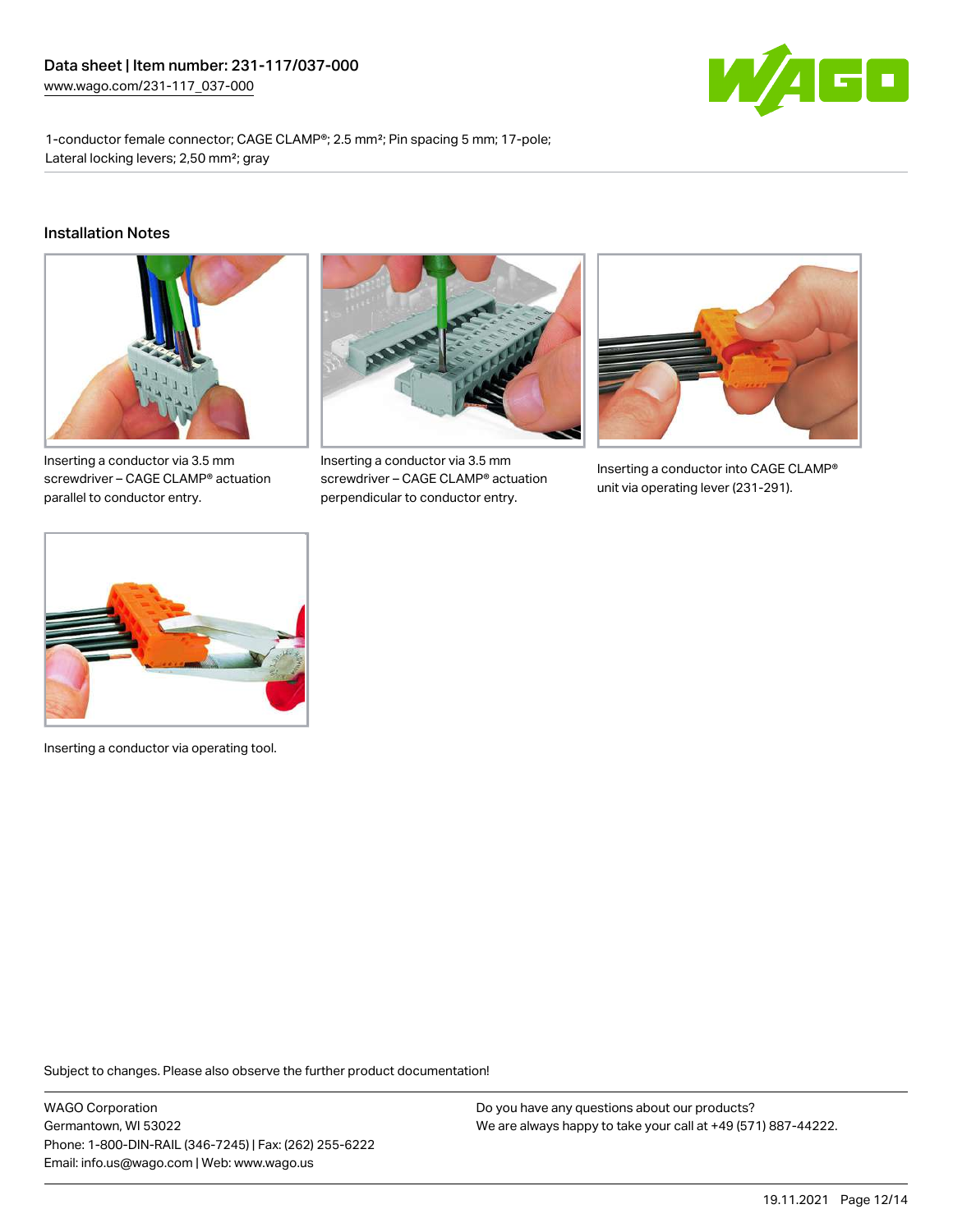



Coding a female connector by removing coding finger(s).



Testing – female connector with CAGE CLAMP®

Integrated test ports for testing perpendicular to conductor entry via 2 or 2.3 mm Ø test plug

#### Installation



Male connector with strain relief plate



Strain relief housing shown with a male connector equipped with CAGE CLAMP®

Subject to changes. Please also observe the further product documentation!

WAGO Corporation Germantown, WI 53022 Phone: 1-800-DIN-RAIL (346-7245) | Fax: (262) 255-6222 Email: info.us@wago.com | Web: www.wago.us